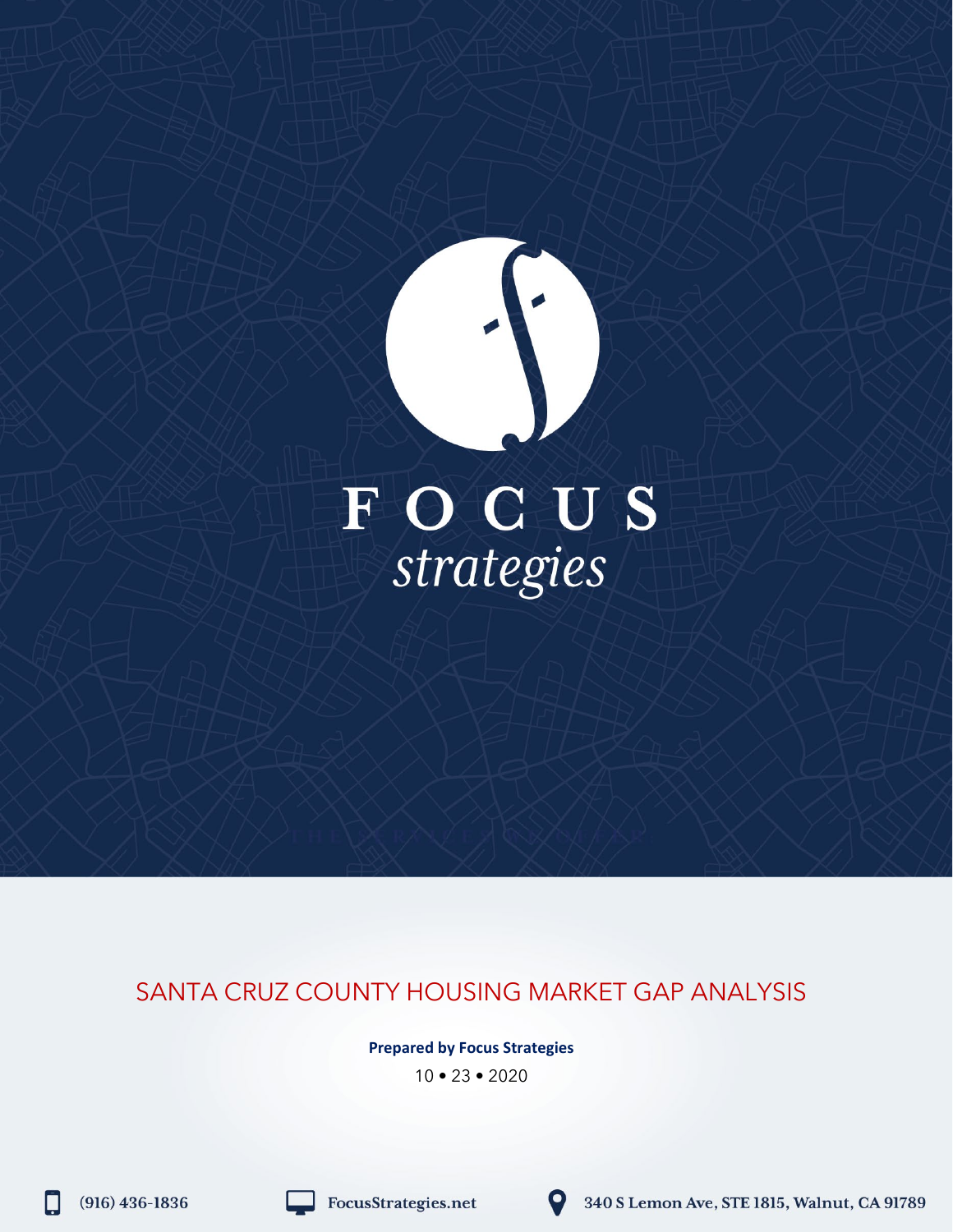# TABLE OF CONTENTS

| II. Overview and Local Context of Housing Market Gap Analysis 2                       |
|---------------------------------------------------------------------------------------|
| III. Santa Cruz County General Population and Total Housing Unit Production Growth. 3 |
|                                                                                       |
|                                                                                       |
|                                                                                       |
|                                                                                       |
|                                                                                       |

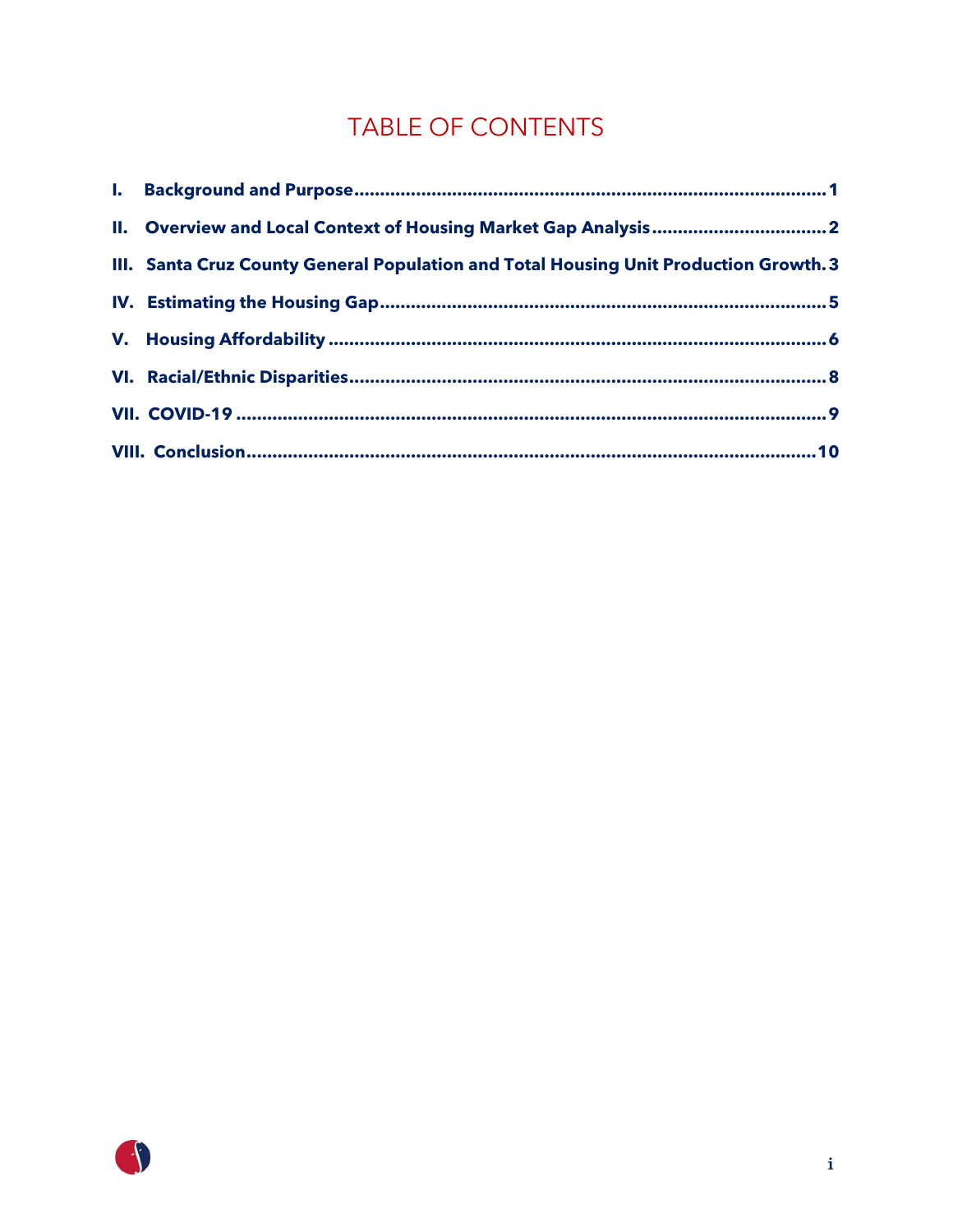#### <span id="page-2-0"></span>**I. BACKGROUND AND PURPOSE**

The Santa Cruz County Three-Year Strategic Action Plan develops a path for the Santa Cruz community to achieve significant and lasting reductions in homelessness. The goals and strategies included in the Action Plan were guided by predictive modeling of different potential strategies to improve system performance. The modeling work and the assumptions and variables used are presented in a separate report. This report is a companion that looks specifically at the local housing market, including the supply and the availability of housing for people at the lowest income levels. To leave homelessness, people experiencing homelessness must secure a housing unit; the relative availability of housing is a critical consideration in systemic efforts to reduce homelessness. This report examines current known conditions in the housing market in Santa Cruz County and estimates the gap between what is available and what is needed at different levels of affordability.

The predictive modeling starts with information about people experiencing homelessness and system performance. The models then project the results of different assumptions about rates of improvement in performance and expansions of the inventory of shelter, rapid rehousing, and permanent supportive housing -- all interventions operated and filled by the homelessness response system. The scenario for the Plan targets a 50% reduction of households experiencing unsheltered homelessness and a 26% reduction in the total number of households experiencing homelessness.

To achieve these targets, the modeling shows many more households must leave shelter, transitional housing, and rapid rehousing programs for permanent housing they can sustain. Specifically, the modeling suggests approximately 1,500 additional households annually will need to go from shelter and rapid rehousing to permanent housing. Only some of this can be achieved by providing services and rental assistance to help households secure housing in the existing rental housing market. Fully achieving the goals will require additional affordable housing inventory that is subsidized deeply enough to reach people at the lowest income levels, including people at risk of and experiencing homelessness. This report offers three types of analysis: 1) the overall gap between population and housing of all types, 2) the gap in rental units available and affordable to different income levels, and 3) an analysis of disparate access to limited affordable housing based on race and ethnicity. The relationship between housing stock and homelessness is both direct and complex. If there are not enough units for low-income people, some people will fall into or have difficulty leaving homelessness. And, for example, as the rental market fluctuates, landlords are more or less likely to accept rental subsidies and supports, which can help increase the use of the existing

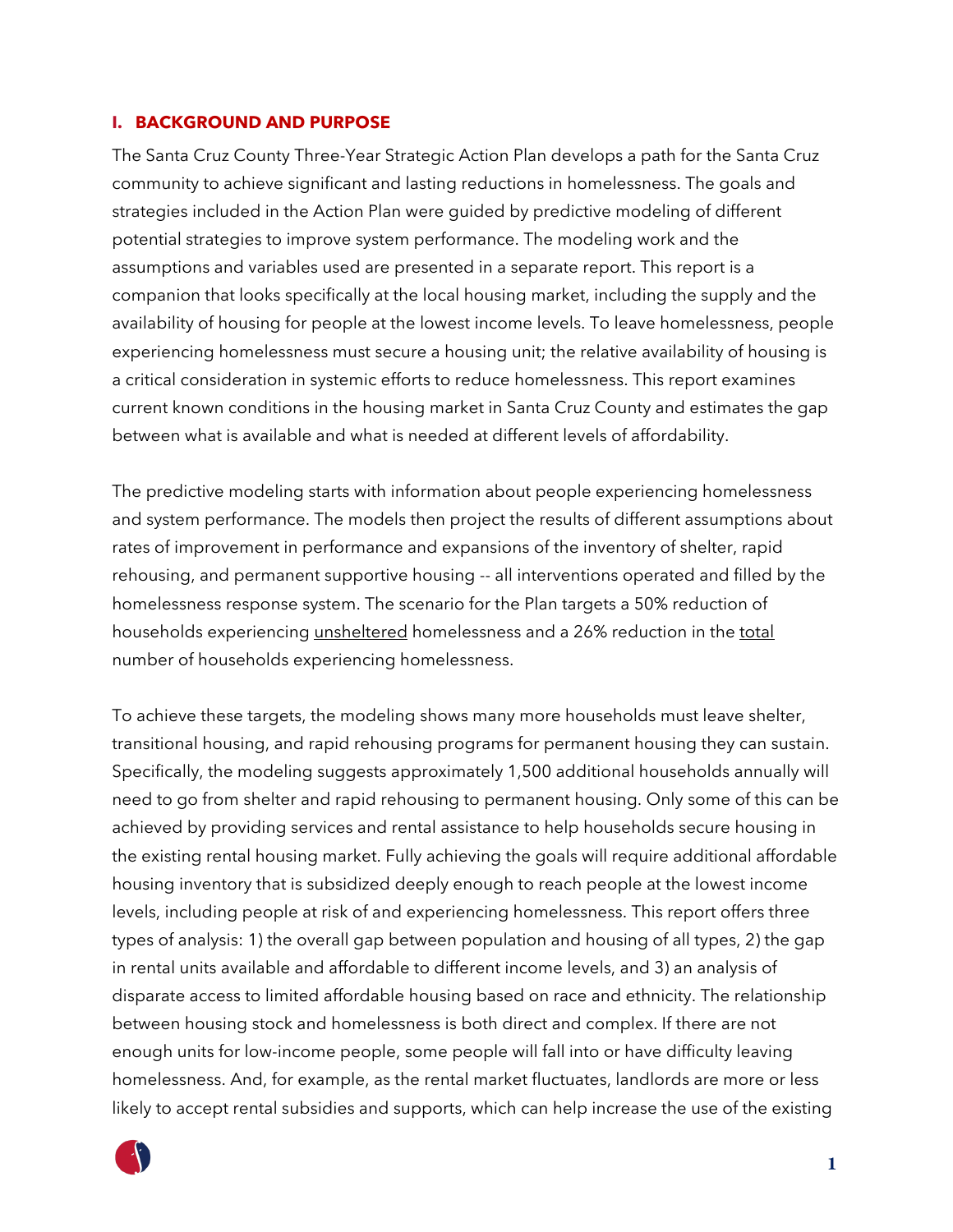market for low income tenants. Complex relationships also exist in that many households double up in rental units, and how that happens may shift depending on market conditions. Because the relationship between the housing stock size and the size of the homeless population has complexities, this report does not identify a specific number of units that should be developed but provides information that can be used to help set targets for development and ways to measure the impact of that development on the market.

## <span id="page-3-0"></span>**II. OVERVIEW AND LOCAL CONTEXT OF HOUSING MARKET GAP ANALYSIS**

This analysis provides an overview of the current affordable housing market in Santa Cruz County and provides estimates on the balance between the demand for and supply of affordable rentals over the next several years (through FY 2023/2024). We begin with an analysis of overall housing available in Santa Cruz County and then focus on units that are affordable for extremely low income (ELI) households, meaning those who earn 30% or less of the Area Median Income (AMI). These are the units that people experiencing or at risk of homelessness are most likely to be able to afford and that are most urgently needed as part of an overall communitywide strategy to reduce homelessness.

A variety of sources - including data from the American Community Survey, the Census Pulse Survey, and information published by both the California Housing Partnership and the National Low-Income Housing Coalition – paint a picture of affordable housing market conditions. Several factors should be noted to place this analysis in context:

- In mid-August 2020, the CZU Lighting Complex Fires destroyed more than 1,490 buildings<sup>[1](#page-3-1)</sup> in both Santa Cruz and San Mateo counties; it is estimated that 1,000 homes in Santa Cruz alone were lost.[2](#page-3-2) Any loss of housing stock will need to be accounted for in future housing market analysis work undertaken.
- There is substantial current uncertainty surrounding the local economy and housing due to the COVID-19 pandemic. The incidence of COVID-19 is higher among lowincome populations and there is also more extensive job loss in that population; thus, subsequent loss of stable housing becomes more likely. Again, the impact of the pandemic, changes to housing stock, and affordability will need to be included in future housing market analysis work.

<span id="page-3-2"></span><sup>2</sup> https://www.msn.com/en-us/weather/topstories/santa-cruz-county-lost-almost-1000-homes-to-czu-fires/ss-BB19CFts?ocid=uxbndlbing#image=4.



<span id="page-3-1"></span><sup>&</sup>lt;sup>1</sup> CZU Lightning Complex (Including Warnella Fire)". *Cal Fire Incidents*. California Department of Forestry and Fire Protection. September 22, 2020.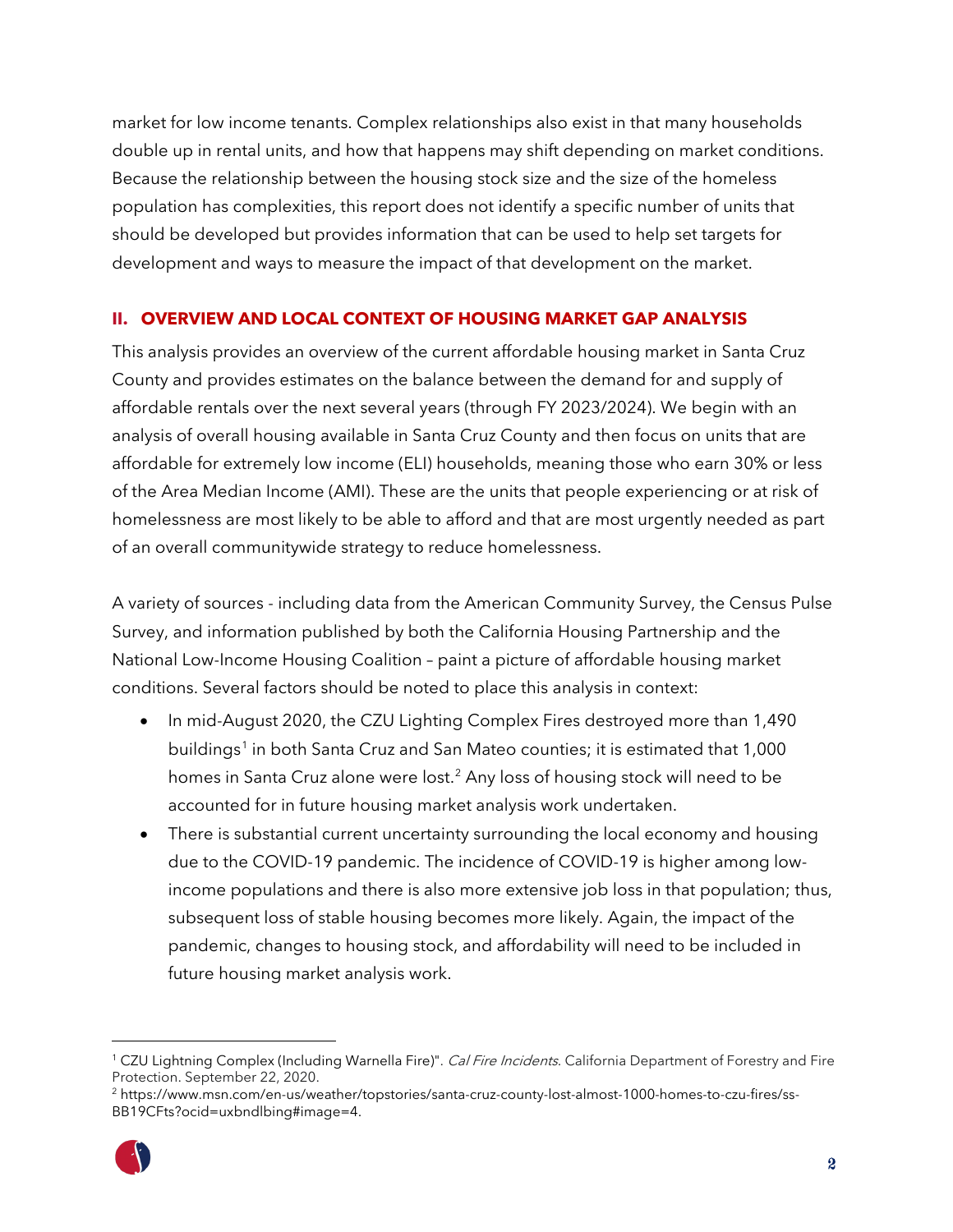Even with uncertainties due to the contextual factors noted above, findings presented are relevant to gauging trends and identifying gaps in the availability of low-income housing, especially for ELI households.

Overall, we find that:

- Aggregate housing unit production for all housing in Santa Cruz County has not kept up with demand
	- o The aggregate shortage of units is not expected to resolve by 2024 though how big the gap will be depends on population trends
- A substantial gap exists in affordable housing available to ELI households
	- o There is an estimated gap of approximately ELI 8,660 units
- Hispanic households are more likely than non-Hispanic households to be ELI
	- o 17% of Hispanic households were ELI, compared with 8% non-Hispanic households

# <span id="page-4-0"></span>**III. SANTA CRUZ COUNTY GENERAL POPULATION AND TOTAL HOUSING UNIT PRODUCTION GROWTH**

The next table presents census data from 2010 through 2018.<sup>[3](#page-4-1)</sup> The cells with *bolded, italicized font* indicate estimates generated by Focus Strategies using the compound annual growth rate (captures the proportional growth rate from year to year, with the effect of compounding taken into account). As the data indicate, overall, population growth outpaced the production of new housing (for rentals and home ownership) in Santa Cruz County, contributing to a growing deficit of the number of units available for a growing population.

|      |                 | <b>General Population</b>                 |                                     |                 | <b>Housing Units</b>          |                                     |  |
|------|-----------------|-------------------------------------------|-------------------------------------|-----------------|-------------------------------|-------------------------------------|--|
| Year | <b>Estimate</b> | <b>Net Change in</b><br><b>Population</b> | % Increase<br>from Previous<br>Year | <b>Estimate</b> | <b>Net Change</b><br>in Units | % Increase<br>from Previous<br>Year |  |
| 2010 | 263,167         | NA.                                       | NA.                                 | 104,495         | <b>NA</b>                     | <b>NA</b>                           |  |
| 2011 | 264,882         | 1,715                                     | 0.70%                               | 104,602         | 107                           | 0.10%                               |  |
| 2012 | 266,416         | 1,534                                     | 0.60%                               | 104,770         | 168                           | 0.16%                               |  |
| 2013 | 268,940         | 2,524                                     | 0.90%                               | 104,975         | 205                           | 0.20%                               |  |
| 2014 | 271,035         | 2,095                                     | 0.80%                               | 105,247         | 272                           | 0.26%                               |  |

# Estimating Growth in Population and Unit Production

<span id="page-4-1"></span><sup>&</sup>lt;sup>3</sup> American Community Survey.

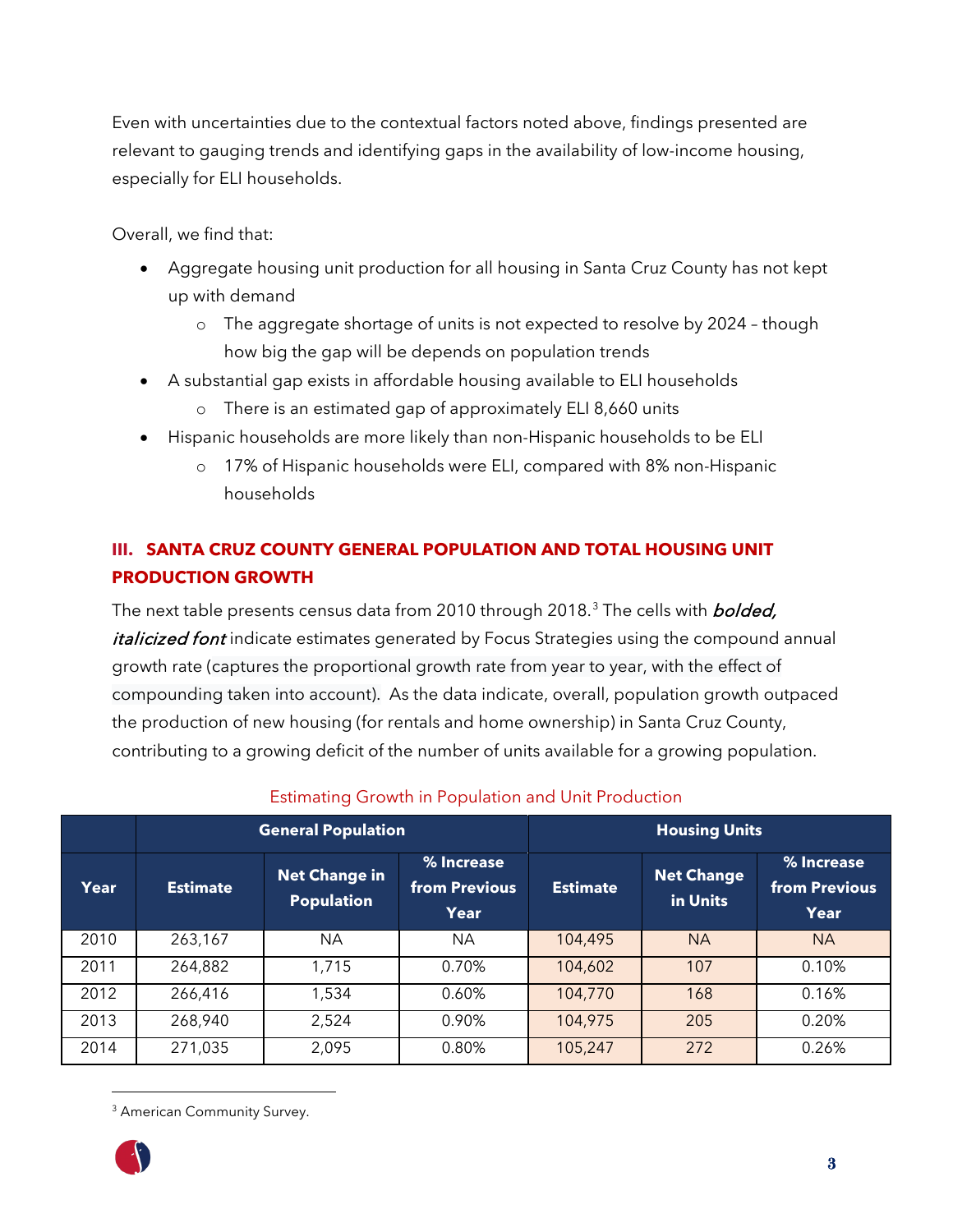|             |                 | <b>General Population</b>                 |                                     | <b>Housing Units</b> |                               |                                     |
|-------------|-----------------|-------------------------------------------|-------------------------------------|----------------------|-------------------------------|-------------------------------------|
| Year        | <b>Estimate</b> | <b>Net Change in</b><br><b>Population</b> | % Increase<br>from Previous<br>Year | <b>Estimate</b>      | <b>Net Change</b><br>in Units | % Increase<br>from Previous<br>Year |
| 2015        | 273,730         | 2,695                                     | 1.00%                               | 105,527              | 280                           | 0.27%                               |
| 2016        | 274,702         | 972                                       | 0.40%                               | 105,831              | 304                           | 0.29%                               |
| 2017        | 275,105         | 403                                       | 0.10%                               | 106,313              | 482                           | 0.46%                               |
| 2018        | 274,255         | (850)                                     | $-0.30%$                            | 106,728              | 415                           | 0.39%                               |
| 2019        | 275,673         | 1,418                                     | 0.50%                               | 107,010              | 282                           | 0.26%                               |
| <i>2020</i> | 277,099         | 1,426                                     | 0.50%                               | 107,293              | 283                           | 0.26%                               |
| 2021        | 278,532         | 1,433                                     | 0.50%                               | 107,577              | 284                           | 0.26%                               |
| 2022        | 279,973         | 1,441                                     | 0.50%                               | 107,862              | 285                           | 0.26%                               |
| 2023        | 281,421         | 1,448                                     | 0.50%                               | 108,147              | 285                           | 0.26%                               |
| 2024        | 282,877         | 1,456                                     | 0.50%                               | 108,433              | 286                           | 0.26%                               |

Source: American Community Survey 1-Year Estimates 2010-2018

Although the compound annual growth rate is the appropriate approach for projecting future growth based on historical data, population trends in 2016 through 2018 in Santa Cruz County reversed direction from the previous years, going from an increasing growth rate, to a decreasing growth rate. Therefore, to develop a lower bound for estimated population growth, we also used a simple average of the growth rate for just those three years in which the new trend emerged (.07%). Those data are presented in the next table.

|             |                 | <b>General Population</b>                 |                                     | <b>Housing Units</b> |                               |                                     |  |
|-------------|-----------------|-------------------------------------------|-------------------------------------|----------------------|-------------------------------|-------------------------------------|--|
| Year        | <b>Estimate</b> | <b>Net Change in</b><br><b>Population</b> | % Increase<br>from Previous<br>Year | <b>Estimate</b>      | <b>Net Change</b><br>in Units | % Increase<br>from Previous<br>Year |  |
| 2016        | 274,702         | 972                                       | 0.40%                               | 105,831              | 304                           | 0.29%                               |  |
| 2017        | 275,105         | 403                                       | 0.10%                               | 106,313              | 482                           | 0.46%                               |  |
| 2018        | 274,255         | (850)                                     | $-0.30%$                            | 106,728              | 415                           | 0.39%                               |  |
| 2019        | 274,447         | 192                                       | 0.07%                               | 107,010              | 282                           | 0.26%                               |  |
| <i>2020</i> | 274,639         | 192                                       | 0.07%                               | 107,293              | 283                           | 0.26%                               |  |
| 2021        | 274,831         | 192                                       | 0.07%                               | 107,577              | 284                           | 0.26%                               |  |
| 2022        | 275,023         | 192                                       | 0.07%                               | 107,862              | 285                           | 0.26%                               |  |
| 2023        | 275,216         | 193                                       | 0.07%                               | 108,147              | 285                           | 0.26%                               |  |
| 2024        | 275,409         | 193                                       | 0.07%                               | 108,433              | 286                           | 0.26%                               |  |

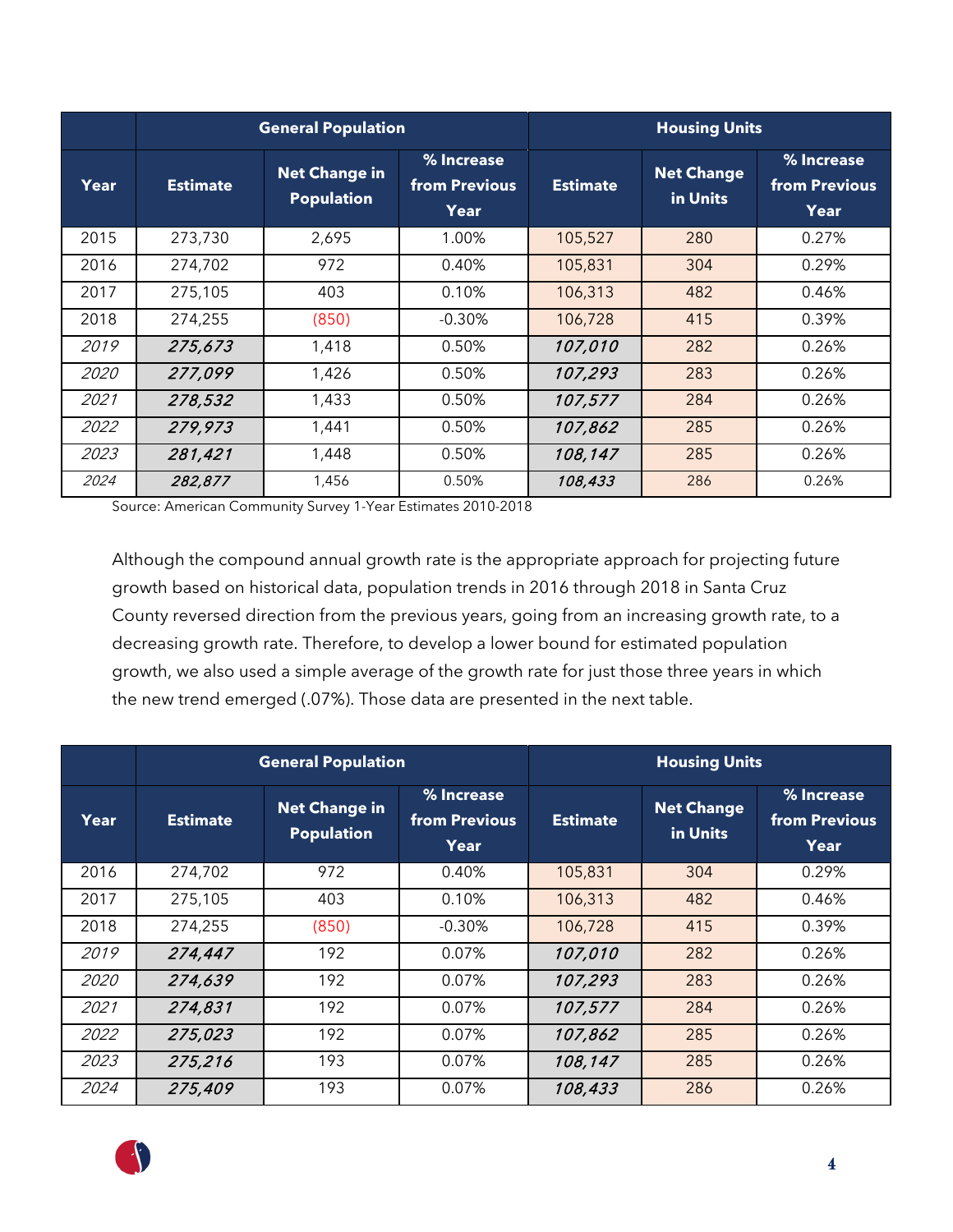#### <span id="page-6-0"></span>**IV. ESTIMATING THE HOUSING GAP**

Using the data presented thus far, approximations can be generated to indicate the overall current and future housing gap in Santa Cruz County. The tables below present two estimates; one assuming a larger population growth rate than the other. [4](#page-6-1) The two estimates suggest that across all populations, the current housing gap likely lies between 600 and 3,400 units, the difference being based on whether projections of future population growth return closer to historical levels or remain low.

First, using compounded annual population growth rate of .5%, the estimates suggest there is a current housing gap that existed historically and was exacerbated due to unit production not keeping up with population growth. The estimated total deficit in 2019 is 2,117 units. Using this estimate, the population continues to grow at a rate somewhat more than the growth rate in unit production. Combining the current backlog and the continued outpacing of population over unit growth, the community may be short nearly 3,400 units in 2024.

| <b>Time Period</b>  | <b>Population</b>  | <b>New People</b> | <b>New</b><br><b>Households</b><br>(People/2.7) $5$ | <b>New Units</b> | <b>Surplus</b><br>(Deficit)<br><b>Units</b> |
|---------------------|--------------------|-------------------|-----------------------------------------------------|------------------|---------------------------------------------|
| Backlog (2010-2019) | General Pop        | 12,506            | 4,632                                               | 2,515            | (2, 117)                                    |
|                     |                    |                   |                                                     |                  |                                             |
| Projected 2020-2024 | General Pop        | 7,204             | 2,668                                               | 1,423            | (1, 245)                                    |
|                     |                    |                   |                                                     |                  |                                             |
| Total through 2024  | <b>General Pop</b> | 19,710            | 7,300                                               | 3,938            | (3, 362)                                    |

Estimated Aggregate Housing Gap in Santa Cruz County: Compound Annual Growth Rate

Alternatively, using the simple average of the most recent three year's population growth rate of .07%, the estimates suggest an attenuated current housing gap which becomes much less due to growth rate in unit production surpassing population growth. Using this approach, the estimated total deficit is 598 units in 2024.

<span id="page-6-2"></span><sup>&</sup>lt;sup>5</sup> Based on estimated average household size for Santa Cruz from the 2018 American Community Survey.



<span id="page-6-1"></span><sup>4</sup> The assumption is that the Census population data do not include those experiencing homelessness, but the units produced include all units, including those produced for homelessness.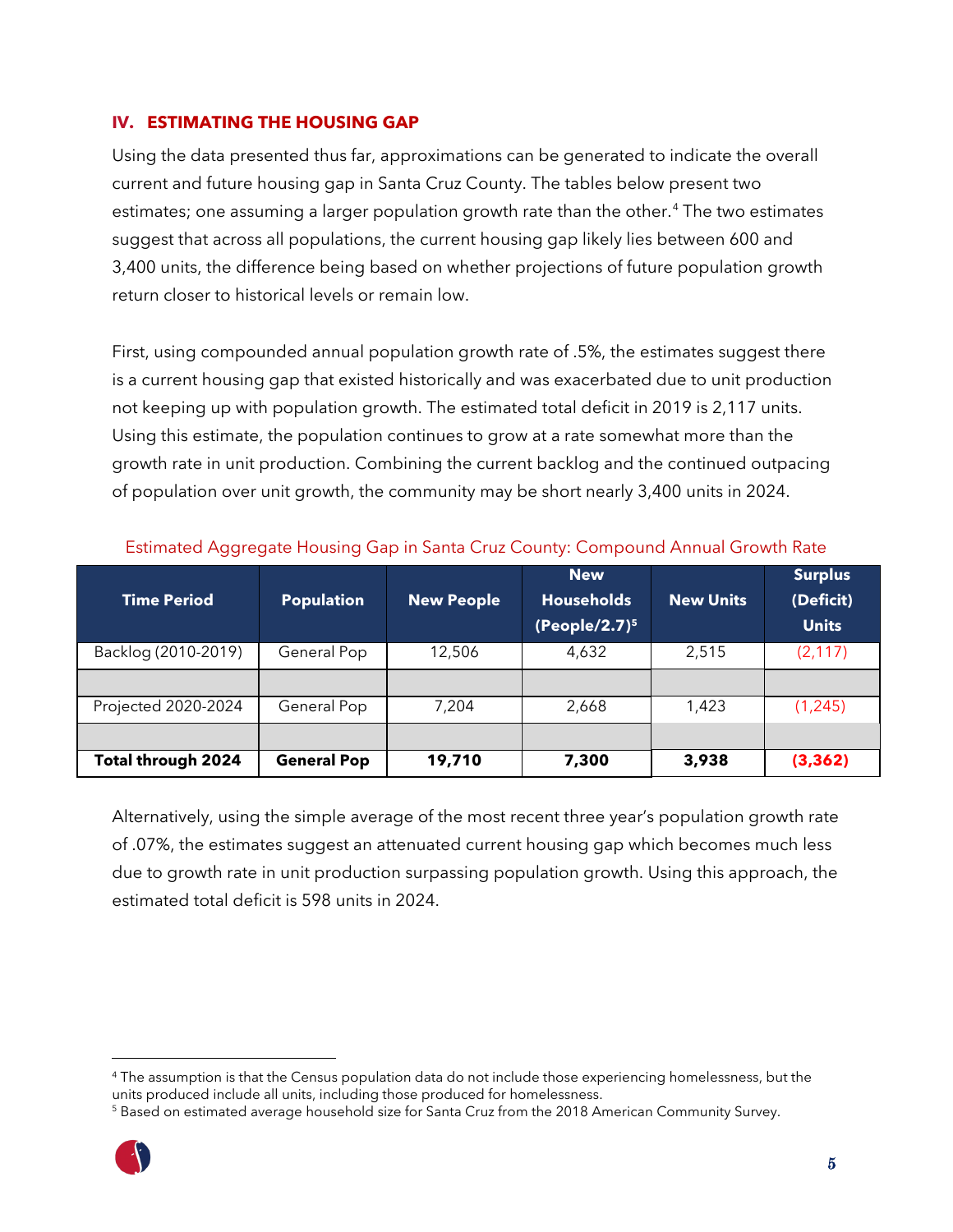# Estimated Aggregate Housing Gap in Santa Cruz County: Simple Average of Recent Annual Growth Rates

| <b>Time Period</b>  | <b>Population</b>  | <b>New People</b> | <b>New</b><br><b>Households</b><br>$(People/2.7)^6$ | <b>New Units</b> | <b>Surplus</b><br>(Deficit)<br><b>Units</b> |
|---------------------|--------------------|-------------------|-----------------------------------------------------|------------------|---------------------------------------------|
| Backlog (2010-2019) | General Pop        | 11,280            | 4,178                                               | 2,515            | (1,664)                                     |
|                     |                    |                   |                                                     |                  |                                             |
| Projected 2020-2024 | General Pop        | 962               | 356                                                 | 1,423            | 1,066                                       |
|                     |                    |                   |                                                     |                  |                                             |
| Total through 2024  | <b>General Pop</b> | 12,242            | 4,536                                               | 3,938            | (598)                                       |

## <span id="page-7-0"></span>**V. HOUSING AFFORDABILITY**

The preceding analysis uses aggregate estimates of housing supply and need for all income levels and includes rental and ownership housing. A critical component of reducing the number of households experiencing homelessness in a community is an adequate supply of rental housing that is affordable and available to those with low incomes.

As evident in the next graph, trends in vacancy rates in Santa Cruz signal an extremely tight rental housing market, with historical vacancy rates typically below the already low vacancy rate for the State.



Source: American Community Survey

<span id="page-7-1"></span><sup>&</sup>lt;sup>6</sup> Based on estimated average household size for Santa Cruz from the 2018 American Community Survey.

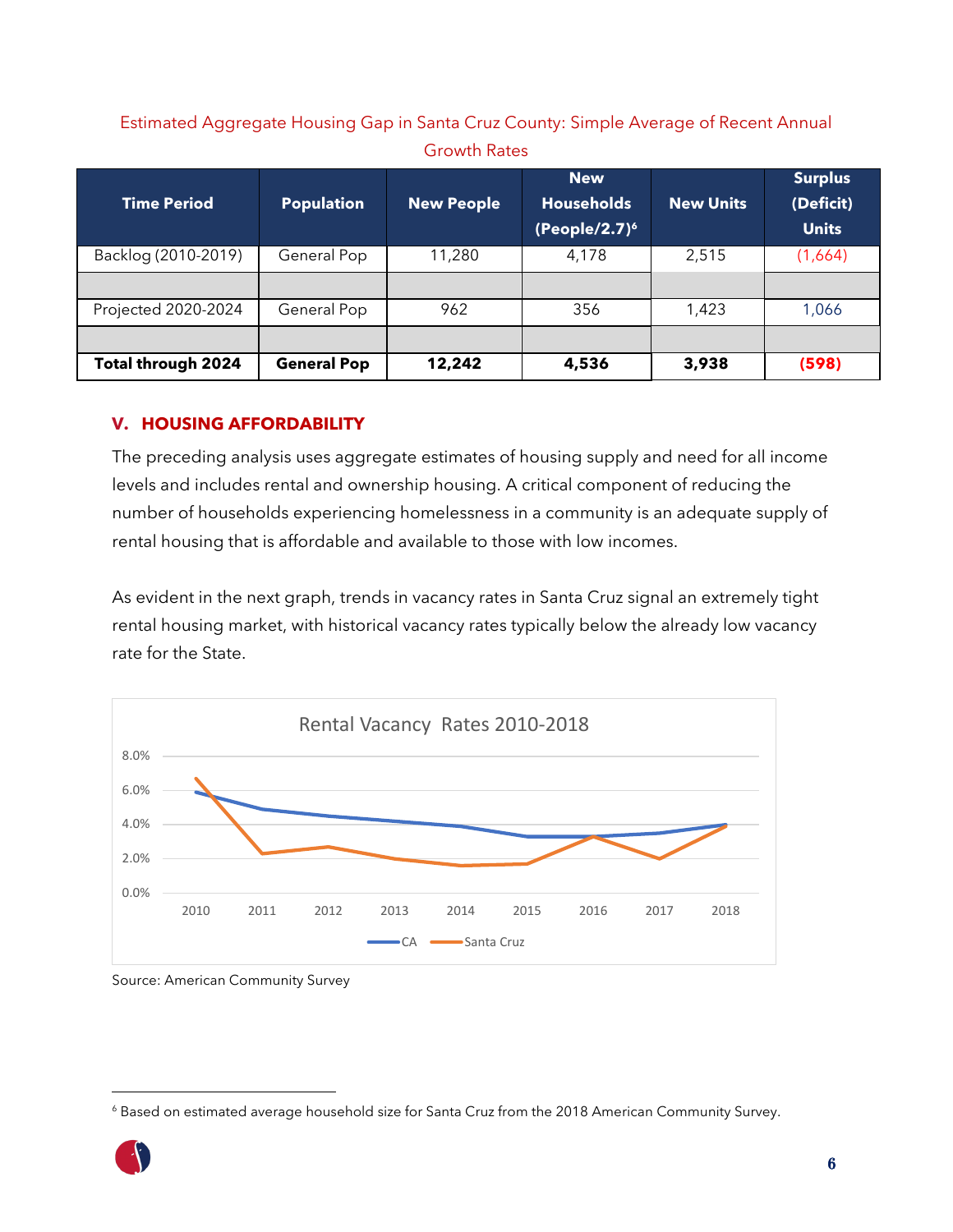Data compiled by the California Housing Partnership<sup>[7](#page-8-0)</sup> reveal that asking rents for a twobedroom home in Santa Cruz increased by 3% in 2019 after rising by an annual average of 5% between 2013-2018. Furthermore, in 2020 renters needed to earn 3.2 times the minimum wage to afford the average asking two-bedroom rent in Santa Cruz County (meaning pay 30% or less of their income for rent.)

An analysis by Focus Strategies indicates that there is an acute shortage of housing that is available and affordable to low income households in Santa Cruz County. [8](#page-8-1) As the next table shows, for every 100 households below 30% AMI, there were only 21 units that were affordable (defined as equaling 30% or less of household income) and available (defined as being either vacant or rented to a household with income at that threshold) in Santa Cruz County; for every 100 households below 50% AMI, there were only 37 units affordable and available.

While the gap of 8,660 ELI units is substantial, it should be understood that this is the number of units needed to ensure that every ELI household in the community has access to a housing unit that matches the affordability standard of paying 30% of income for rent. Most ELI households rent units at higher affordability levels (by sharing units, assuming a high rent burden, or by using a rental subsidy). Developing more ELI housing will help improve the system's ability to provide affordable units for people who are experiencing homelessness or who are at-risk of homelessness. Steadily increasing the supply of deeply affordable housing is a critical anti-homelessness and anti-poverty strategy that improves community stability and well-being. Because most households at the lower end of the housing market pay much more than they can afford in the existing market, it would be inaccurate to say that homelessness cannot be ended unless this gap is fully closed.

<span id="page-8-1"></span><sup>&</sup>lt;sup>8</sup> Our estimate of the gap is based on the methodology used by the NLHIC in its Annual Gap Report (Aurand et al., "The Gap: A Shortage of Affordable Homes",2020, https://reports.nlihc.org/sites/default/files/gap/Gap-Report\_2020.pdf .



<span id="page-8-0"></span><sup>7</sup> California Housing Partnership, "Housing Market Dashboard", 2020, https://chpc.net/housingneeds/.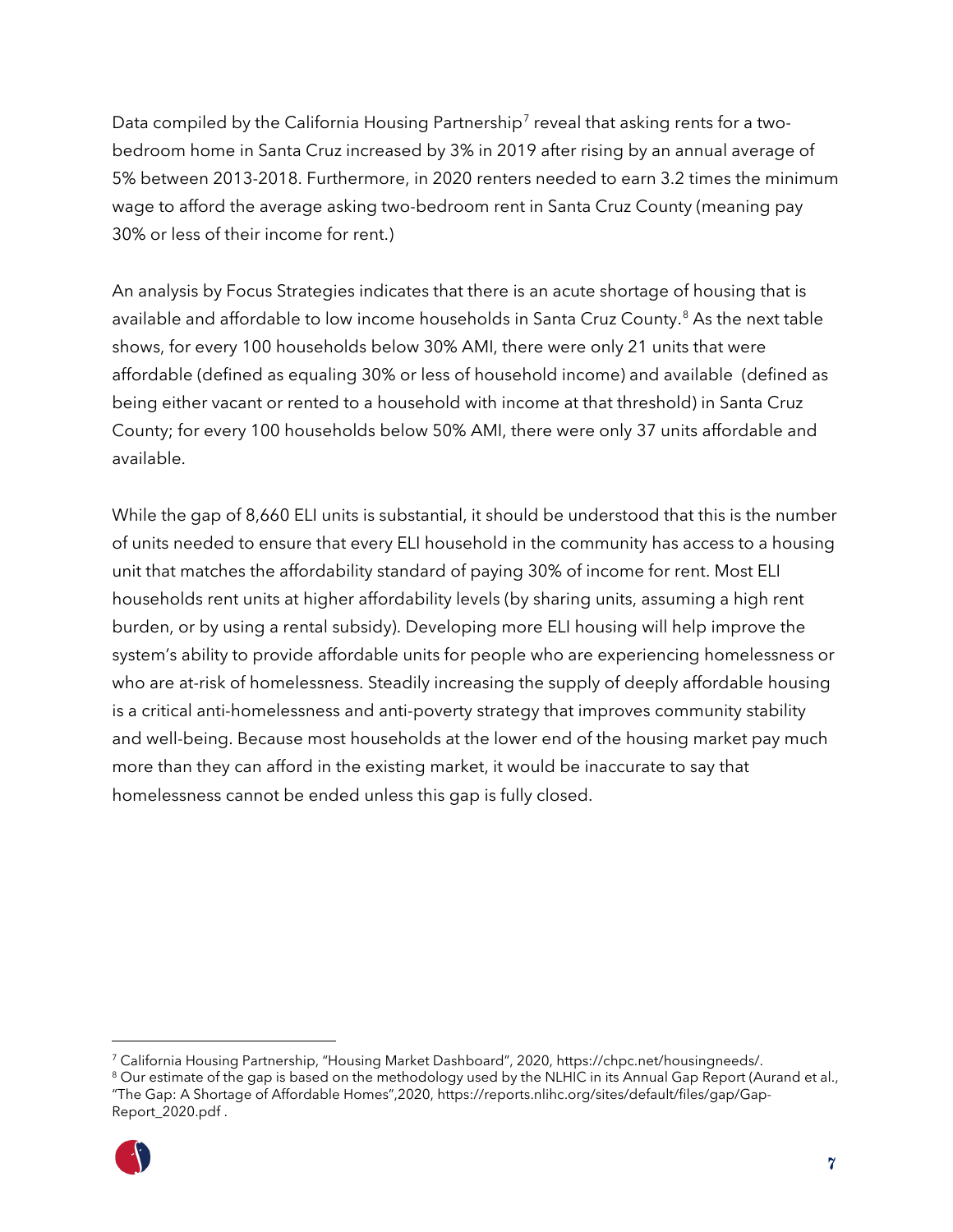|                                                                                     | ELI.<br>$(0-30\%,$<br>incl. 0 inc,<br>or Poverty) | <b>Very</b><br>Low<br><b>Income</b><br>$(31 -$<br>50%) | Low<br><b>Income</b><br>$(51-80%)$ | <b>Median</b><br><b>Income</b><br>$(81-100%)$ | <b>Above</b><br><b>Median</b><br><b>Income</b><br>$(2100\%)$ | <b>Total</b> |
|-------------------------------------------------------------------------------------|---------------------------------------------------|--------------------------------------------------------|------------------------------------|-----------------------------------------------|--------------------------------------------------------------|--------------|
| Rental Households within AMI<br>Category                                            | 10,937                                            | 6,265                                                  | 7,338                              | 3,605                                         | 8,260                                                        | 36,405       |
| All Rental Households at or below<br>Threshold Income                               | 10,937                                            | 17,202                                                 | 24,540                             | 28,145                                        | 36,405                                                       | 36,405       |
| Units Affordable and Available and<br>Adequate at Threshold                         | 2,277                                             | 6,418                                                  | 15,490                             | 23,926                                        | 35,721                                                       | 35,721       |
| Surplus (Deficit) of Affordable and<br>Available Adequate Units                     | (8,660)                                           | (10, 784)                                              | (9,050)                            | (4,219)                                       | (684)                                                        | (684)        |
| Affordable and Available Adequate<br>units per 100 tenants at or below<br>Threshold | 21                                                | 37                                                     | 63                                 | 85                                            | 98                                                           | 98           |

# Santa Cruz County Affordable Housing Gap Estimates

# <span id="page-9-0"></span>**VI. RACIAL/ETHNIC DISPARITIES**

Racial and ethnic disparities in the likelihood of experiencing homelessness are linked with over-representation among ELI households. The recent GAP report<sup>[9](#page-9-1)</sup> notes that disparities exist nationally in the likelihood of different racial and ethnic groups being classified as extremely low-income renters. Specifically, Black, Native American, and Hispanic households are more likely than White households to be ELI renters (20% Black population is ELI, as is 17% of American Indian/Alaskan Native, and 15% of Hispanic, compared to 6% of non-Hispanic White households).

For Santa Cruz County the data are slightly different when compared with national data. For example, when looking at race alone, none of the African American only households (1% of all households) or Native American only households (.4% of all households) were ELI renters, compared with 9.3% of White households who comprised 79% of all ELI households. Asian households (4.6% of all households) were only slightly more likely (9.4%) to be ELI renters than White households. In contrast households reporting a different race (10.3% of all households) or multiple races (4.1% of all households) were considerably more likely than White households to be ELI renters, at 15.9% and 13.5% respectively. Additionally, all 185

<span id="page-9-1"></span><sup>9</sup> Aurand A, Emmanuel D, Threet D, Rafi I, Yentel D. The gap: a shortage of affordable homes [Internet]. Washington (DC): National Low Income Housing Coalition; 2020 Mar.

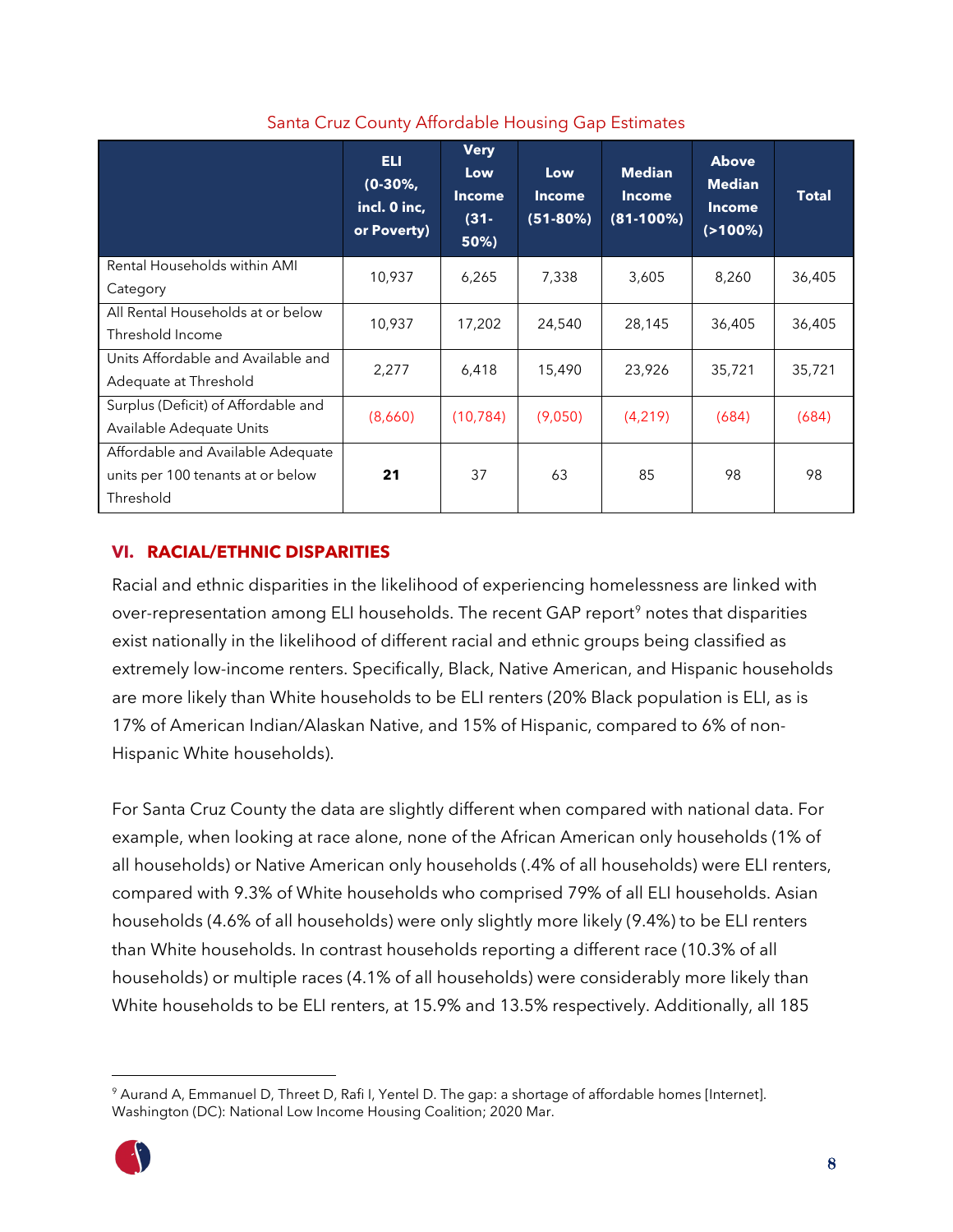households reporting a race of Hawaiian/Pacific Islander (0.2% of all households) were ELI renters.

Disparities in the ethnicity of Santa Cruz County ELI renters are in line with national estimates: among Hispanic households who comprised nearly a quarter of all households (24.3%), 17% were ELI renters, compared with 8% of non-Hispanic households. Combining race and ethnicity into a single variable, our analysis showed that White-only non-Hispanic households had a much lower likelihood of being ELI renters (8.1%) than non-White and/or Hispanic households (14.2%).

# <span id="page-10-0"></span>**VII. COVID-19**

The unprecedented drop in employment and economic activity due to the COVID-19 pandemic has made paying rent a tenuous prospect for many households. Using data from the national Census Pulse Survey, one firm has estimated that up to 42% of all rental households could face eviction over the next four months due to inability to pay rent.<sup>[10](#page-10-1)</sup> The timing of increased evictions is uncertain due to the California eviction moratorium, and has been a reprieve for many low-income renter households. The eviction moratorium will not prevent or solve the issue, however, unless there are funds available for rent relief to pay back-rent when the moratorium lifts.

The Pulse data also show racial/ethnic disparities in households' confidence in their ability to pay the next month's rent, with a higher proportion of White rental households expressing high or moderate confidence compared to African American, Hispanic, and multi-racial households. Current evidence also indicates that African Americans, Native Americans, Asian-Americans, and Hispanics are more likely to be hospitalized and die from COVID-19 compared with White non-Hispanic individuals at the national level. [11](#page-10-2) In Santa Cruz County, the disparities in the distribution of cases by race/ethnicity are particularly salient for Hispanic residents, compared with White, non-Hispanic residents, as evidenced in the next table.

<span id="page-10-2"></span>data/investigations-discovery/hospitalization-death-by-race-ethnicity.html).



<span id="page-10-1"></span><sup>10</sup> Stout Consulting, 2020, https://www.stout.com/en/services/transformative-change-consulting/eviction-right-tocounsel-resources). 11 (CDC, n.d.) Retrieved on 8/23/2020 from (https://www.cdc.gov/coronavirus/2019-ncov/covid-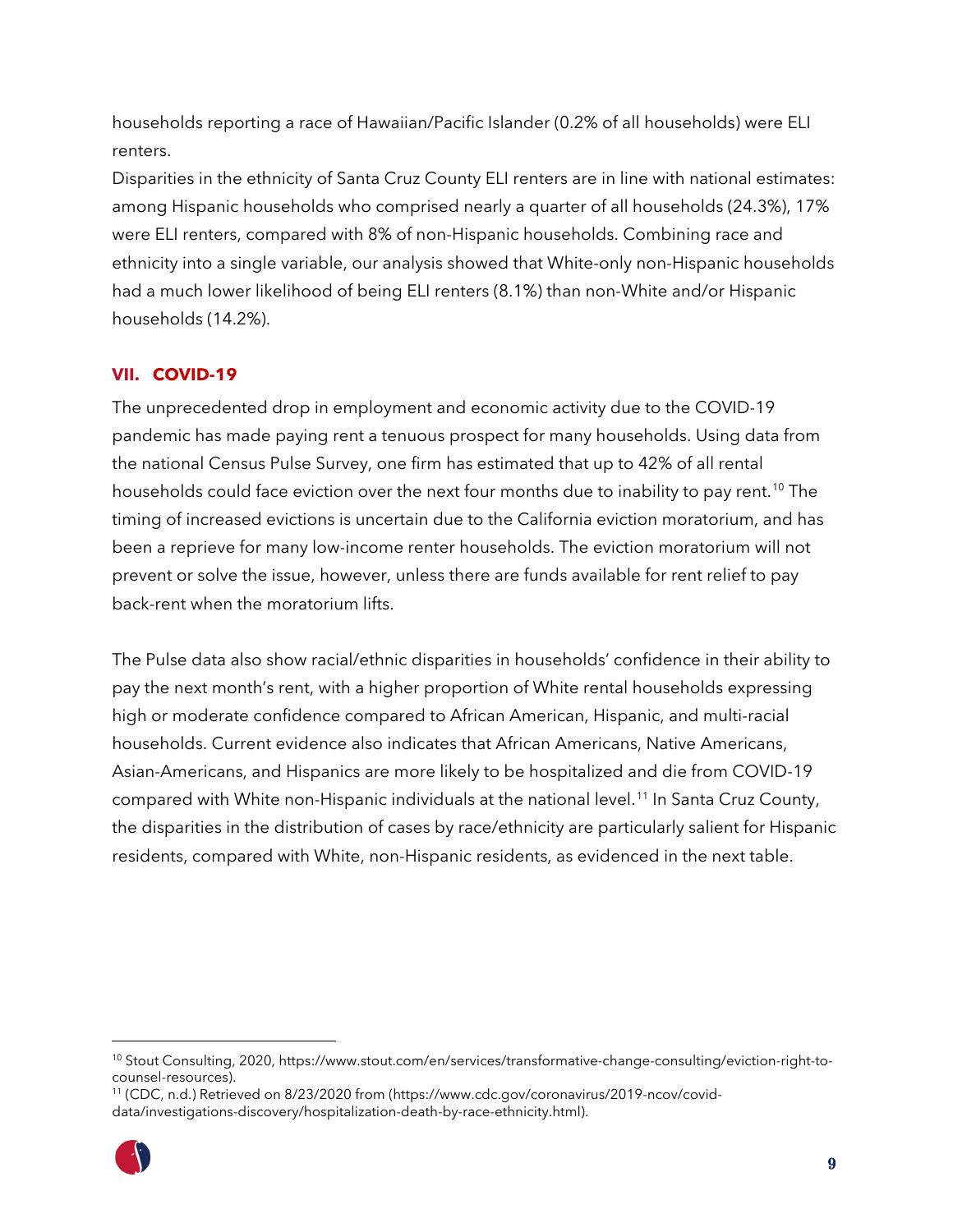| <b>Race/Ethnicity</b>                  | <b>Percent COVID-</b>                                                       | <b>Percent of</b> |
|----------------------------------------|-----------------------------------------------------------------------------|-------------------|
|                                        | <b>19 Cases</b><br>60.7%<br>18.0%<br>2.0%<br>1.0%<br>0.46%<br>2.8%<br>16.3% | <b>Population</b> |
| Hispanic / Latino                      |                                                                             | 33.5%             |
| White, non-Hispanic                    |                                                                             | 57.6%             |
| Asian / Pacific Islander, non-Hispanic |                                                                             | 5.2%              |
| Multi-Race                             |                                                                             | 3.3%              |
| Black / African American, non-Hispanic |                                                                             | 0.86%             |
| Other                                  |                                                                             |                   |
| Unknown                                |                                                                             |                   |

### Santa Cruz County COVID-19 Cases by Race/Ethnicity

Source: Santa Cruz Department of Public Health COVID-19 Dashboard<sup>[12](#page-11-1)</sup>

Viewed together, these data suggest that the effects of COVID-19 are likely to widen existing racial and ethnic disparities in housing security and health nationally, inclusive of Santa Cruz County.

# <span id="page-11-0"></span>**VIII. CONCLUSION**

The relative paucity of housing affordable and available to low-income households in Santa Cruz County is consistent with conditions experienced in many other California communities. Our analysis suggests that current efforts to increase the supply of affordable housing will need to be significantly scaled up to meet the existing backlog of demand, as well as the projected increase in demand over the next few years. The effects of natural disasters have likely only compounded the challenge and highlighted the need to prioritize increasing equity among marginalized groups.

Marshalling resources to scale up production of housing for ELI households will be critical to the success of the community's efforts to reduce homelessness and to address equity in access to affordable housing. We noted earlier that the model adopted by Santa Cruz for the Three-Year Action Plan targets a 50% reduction of households experiencing unsheltered homelessness and a 26% reduction in the total number of households experiencing homelessness. The adopted model also includes increasing the rate at which households exit the homeless system to permanent housing and calls for approximately 1,500 housing exits annually from shelter and rapid rehousing. Only some of these exits may be achieved by

<span id="page-11-1"></span><sup>12</sup>https://www.santacruzhealth.org/HSAHome/HSADivisions/PublicHealth/CommunicableDiseaseControl/Coronav irusHome.aspx.